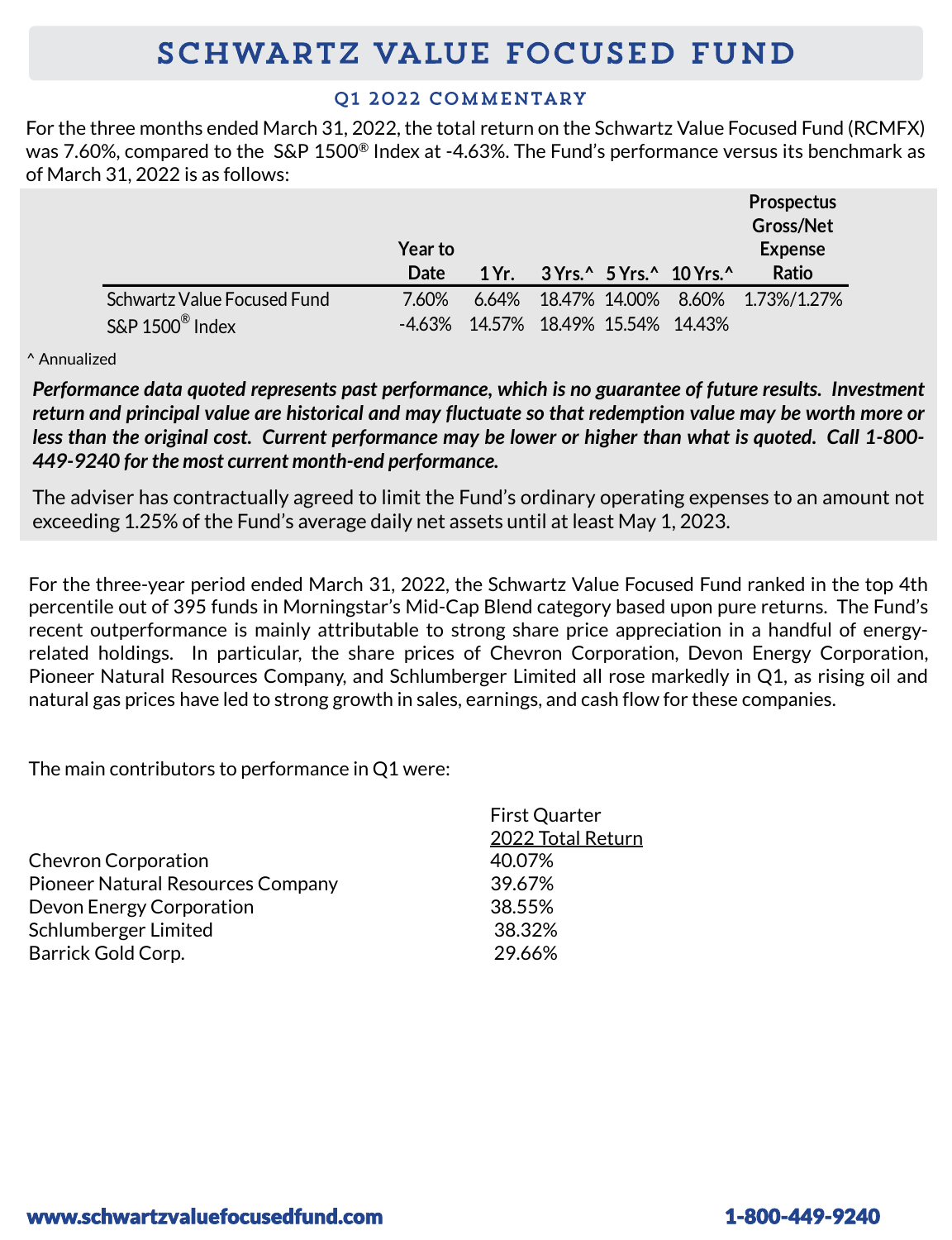## Q1 2022 COMMENTARY

The main detractors from performance in Q1 were:

|                            | <b>First Quarter</b> |  |
|----------------------------|----------------------|--|
|                            | 2022 Total Return    |  |
| Purple Innovation, Inc.    | $-46.99%$            |  |
| Avid Bioservices, Inc.     | $-30.19%$            |  |
| <b>AMERCO</b>              | $-17.80\%$           |  |
| <b>Vontier Corporation</b> | $-17.30\%$           |  |
| Valvoline, Inc.            | $-15.04%$            |  |
|                            |                      |  |

During the first quarter, the Fund did not initiate any new positions. Two holdings were liquidated from the portfolio as their share prices reached our estimate of intrinsic value: Graham Holdings Company and Frontdoor, Inc. At quarter end, the Fund held the common stock of 22 companies across a broad array of industries with an emphasis on energy, basic materials, and financial services. Texas Pacific Land Corporation remains the largest position at 29.0% of assets. We remain enthused about the companies we own and the long-term prospects for the Fund.

Thank you for being a shareholder in the Schwartz Value Focused Fund.